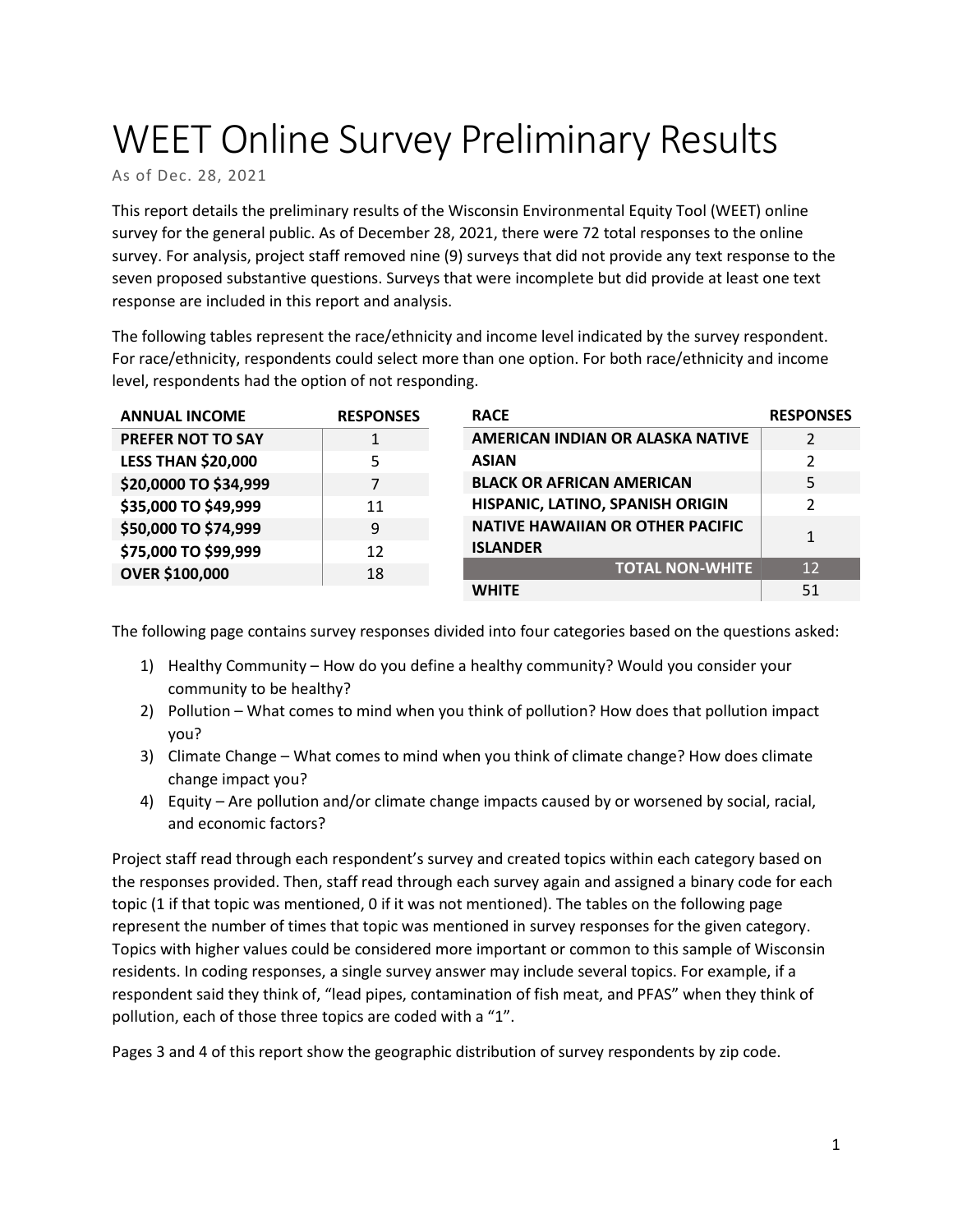| <b>CATEGORY</b>                    | <b>TOPIC</b>                 | <b>RESPONSES</b>        | <b>CATEGORY</b>  | <b>TOPIC</b>               | <b>RESPONSES</b> |
|------------------------------------|------------------------------|-------------------------|------------------|----------------------------|------------------|
| <b>HEALTHY</b><br><b>COMMUNITY</b> | Healthcare                   | 20                      |                  | Air                        | 34               |
|                                    | <b>Economic Opportunity</b>  | 20                      |                  | Water (General)            | 31               |
|                                    | Housing                      | 19                      |                  | Litter                     | 15               |
|                                    | <b>Food Security</b>         | 17                      |                  | Industry                   | 12               |
|                                    | Education                    | 16                      |                  | Coal/Oil/Mining            | 11               |
|                                    | Crime/Violence               | 12                      |                  | Agriculture                | 9                |
|                                    | Social Capital               | 11                      |                  | Climate                    | 8                |
|                                    | Equity/Diversity<br>Water    | 11                      |                  | Change/Carbon              |                  |
|                                    | Recreation                   | 11                      |                  | Groundwater                | 8                |
|                                    | Opportunities                | 10                      |                  | <b>Noise</b>               | $\overline{7}$   |
|                                    | Transportation               | $\boldsymbol{9}$        |                  | <b>Food Contamination</b>  | $\overline{7}$   |
|                                    | Air                          | 8                       |                  | <b>PFAS</b>                | 6                |
|                                    | Pollution                    | 8                       |                  | Lead                       | 6                |
|                                    | Greenspace/Trees             | 8                       |                  | <b>Nitrates</b>            | 5                |
|                                    | Governance                   | 8                       |                  | Soil Contamination         | 5                |
|                                    | Environment (General)        | 5                       | <b>POLLUTION</b> | <b>Plastics</b>            | 4                |
|                                    | Childcare                    | 4                       |                  | Light                      | 4                |
|                                    | Noise                        | 3                       |                  | Equity                     | 3                |
|                                    | Poverty                      | $\overline{2}$          |                  | Odor                       | 3                |
|                                    | Internet                     | 1                       |                  | Recycling                  | $\overline{2}$   |
|                                    | <b>Clean Energy</b>          | 1                       |                  | Brownfield/Superfund       | $\overline{2}$   |
|                                    |                              |                         |                  | Algal Blooms               | $\overline{2}$   |
| <b>CATEGORY</b>                    | <b>TOPIC</b>                 | <b>RESPONSES</b>        |                  | Mercury                    | $\overline{2}$   |
| <b>CLIMATE</b><br><b>CHANGE</b>    | Floods/Rainfall              | 21                      |                  | Hazardous Waste            | $\overline{2}$   |
|                                    | <b>Extreme Weather</b>       | 18                      |                  | E. Coli                    | $\overline{2}$   |
|                                    | (General)                    |                         |                  | Asbestos                   | $\mathbf{1}$     |
|                                    | <b>Extreme Heat</b>          | 17                      |                  | Road Salt                  | $\mathbf{1}$     |
|                                    | Food<br>Security/Agriculture | 14                      |                  | <b>Chronic Wasting</b>     | $\mathbf{1}$     |
|                                    | Biodiversity                 | 13                      |                  | <b>Disease</b><br>Fluoride | $\mathbf 1$      |
|                                    | Refugees/Migration           | 11                      |                  | Ozone                      | $\mathbf{1}$     |
|                                    | Drought                      | 10                      |                  |                            |                  |
|                                    | <b>New Diseases/Pests</b>    | $\overline{7}$          | <b>CATEGORY</b>  | <b>TOPIC</b>               | <b>RESPONSES</b> |
|                                    | <b>Water Levels</b>          | 6                       |                  |                            | 19               |
|                                    | <b>Mental Health</b>         | 6                       |                  | Income                     |                  |
|                                    | Loss of Winter               | 5                       |                  | Race                       | 13               |
|                                    | Clean Energy/Carbon          | 5                       | <b>EQUITY</b>    | Housing                    | 9                |
|                                    | Emissions                    |                         |                  | Education                  | 5                |
|                                    | Justice/Equity               | $\overline{\mathbf{4}}$ |                  | Rural                      | $\overline{4}$   |
|                                    | Fish                         | $\overline{2}$          |                  | No effect                  | 4                |
|                                    | <b>Water Quality</b>         | $\mathbf{1}$            |                  |                            |                  |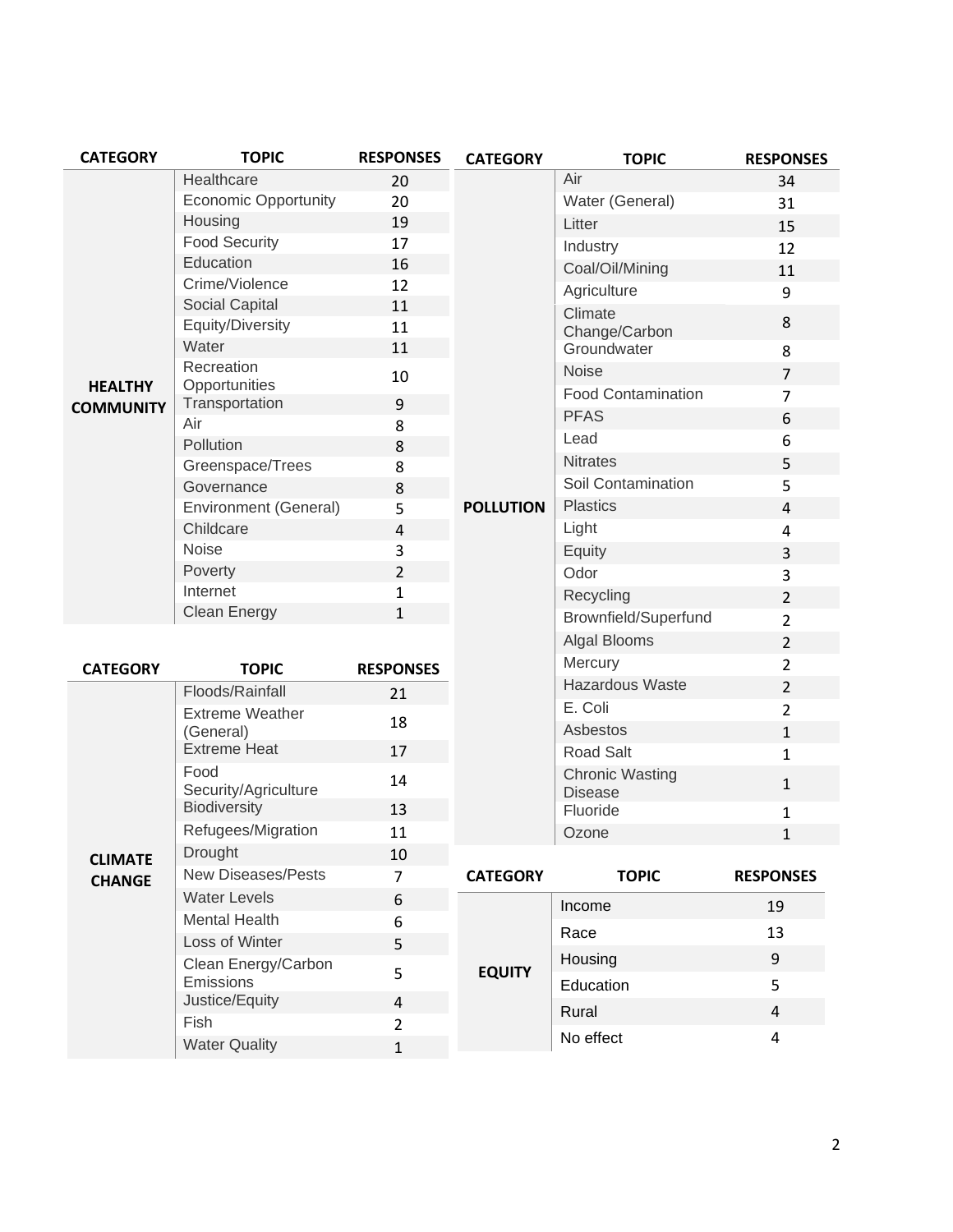# Geographic Representation (Zip Code)

## Statewide